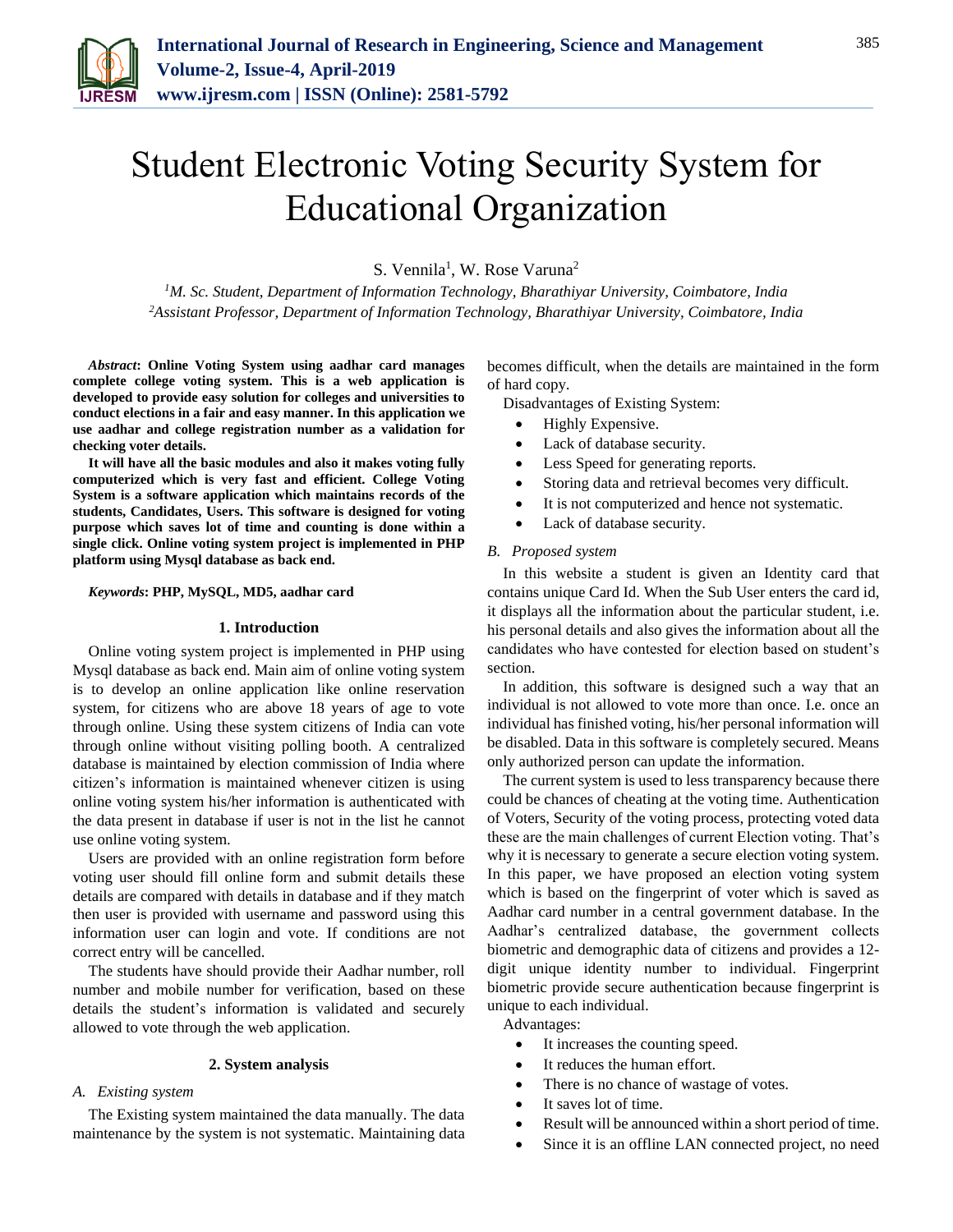

of internet connection.

## *C. MD5 Scheme*

- In cryptography, MD5 (Message-Digest algorithm 5) is a widely used cryptographic hash function with a 128-bit hash value. As an Internet standard (RFC 1321), MD5 has been employed in a wide variety of security applications, and is also commonly used to check the integrity of files. An MD5 hash is typically expressed as a 32-digit hexadecimal number.
- *1) The Algorithm*
- The MD5 hash is described in RFC 1321 along with a C implementation. MD5 is similar to the MD4 hash. The padding and initialization is identical.
- MD5 operates on 32-bit words. Let M be the message to be hashed. The message M is padded so that its length (in bits) is equal to 448 modulo 512, that is, the padded message is 64 bits less than a multiple of 512. The padding consists of a single 1 bit, followed by enough zeros to pad the message to the required length. Padding is always used, even if the length of M happens to equal 448 mod 512. As a result, there is at least one bit of padding, and at most 512 bits of padding. Then the length (in bits) of the message (before padding) is appended as a 64-bit block.
- The padded message is a multiple of 512 bits and, therefore, it is also a multiple of 32 bits. Let M be the message and N the number of 32-bit words in the (padded) message. Due to the padding, N is a multiple of 16.
- *D. Modules description*
	- Registration
	- User Login
	- Admin Login
	- Election Creations
	- Voting Counting

# *1) Registration*

In Registration module the User can register their information like name, Class, contact number, email id etc.,

*2) User Login*

After Registration Process Complete the user Have several username and password.

*3) Admin Login*

Admin have several username and password. This login to access only Authenticating Person Only.

*4) Election Creations*

Admin have to privilege to create Election Person Details Upload in this Modules.

*5) Voting Counting*

After Success full complete the elections administrators will be count the votes. Then Result will be publish.



## **4. System Implementation**

Each program is tested individually at the time of development using the data and has verified that this program linked together in the way specified in the programs specification, the computer system and its environment is tested to the satisfaction of the user. The system that has been developed is accepted and proved to be satisfactory for the user.